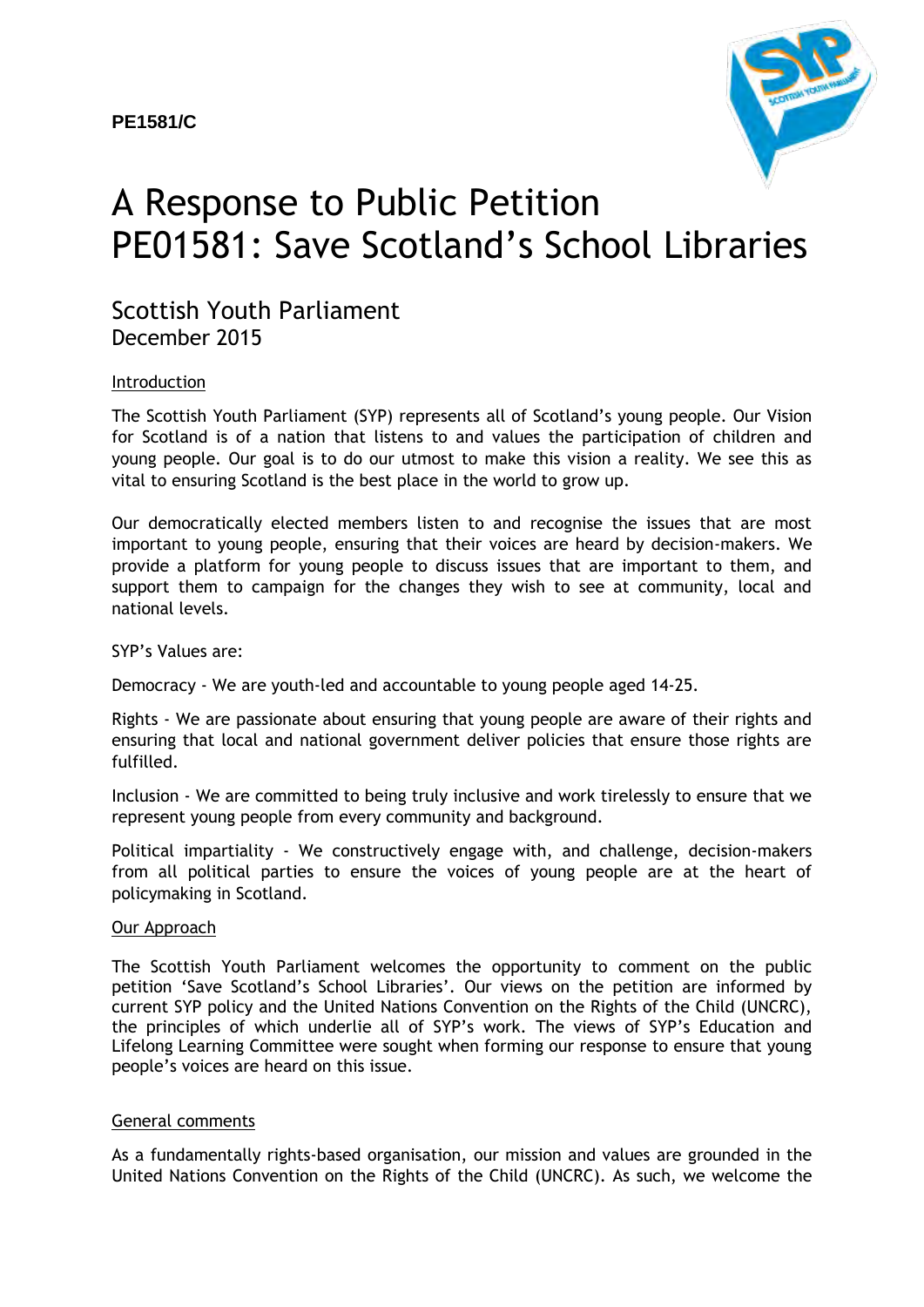

general principle of this petition as we believe that it upholds and promotes the rights of children and young people with regards to education, particularly in relation to article 29 of the UNCRC which states that education should work towards 'the development of the child's personality, talents and

mental and physical abilities to their fullest potential'<sup>1</sup>. SYP agrees that the provision of high-quality school libraries, with professionally trained librarians to provide support and guidance to students, is an absolutely necessary resource to enable young people to achieve their fullest potential both in and outside of education. We acknowledge that there are positive initiatives to encourage reading and improve literacy outwith schools, such as the [Every Child a Library Member](http://scottishlibraries.org/every-child-a-library-member/) project; however, these initiatives should complement rather than replace school library services. We assert that there is a need for research into how cuts in library services have had an impact on literacy and learning.

We offer some more specific comments about points made in the petition below.

# Educational inequality

The petition asserts that recent cuts have led to a postcode lottery of the level of library service in schools, the consequence of which is that school pupils are suffering educational inequality. Article 28 of the UNCRC states that a child's right to education should be 'on the basis of equal opportunity' <sup>2</sup>; this right might be undermined if there are varying levels of library services in schools. We believe all pupils in Scotland should have access to high quality school library services.

# Role of libraries in closing the attainment gap

Educational attainment has been a key area of focus for our 2015 national campaign, POVERTY: See It Change It. We fundamentally believe that addressing the current gap in educational attainment is crucial to eradicating child and youth poverty.<sup>3</sup> We therefore particularly welcome the petition's comments on the valuable role libraries play in closing the attainment gap in schools. SYP holds the view that attainment and achievement should not just be based on examination results but on a wider conception of achievement. As such we are pleased to see the petition's acknowledgment that libraries are not just influential in closing the academic attainment gap and supporting the curriculum but also 'support students to develop skills for life' and help to 'increase self-esteem', which we view as equally important aspects of a young person's educational and personal development.

# Access to library resources and to a professionally qualified librarian

We welcome the petition's mention of the need for libraries to support access to resources both virtually and outside of school hours, and support its concern that some councils have reduced librarians' duties to term-time only. As the petition states, research has shown that libraries help to increase self-esteem and promote positive attitudes about

**<sup>.</sup>**  $1$  United Nations, 'The United Nations Convention on the Rights of the Child': [http://www.unicef.org.uk/Documents/Publication-pdfs/UNCRC\\_PRESS200910web.pdf](http://www.unicef.org.uk/Documents/Publication-pdfs/UNCRC_PRESS200910web.pdf) 

 $2$  United Nations, 'The United Nations Convention on the Rights of the Child':

[http://www.unicef.org.uk/Documents/Publication-pdfs/UNCRC\\_PRESS200910web.pdf](http://www.unicef.org.uk/Documents/Publication-pdfs/UNCRC_PRESS200910web.pdf)

<sup>3</sup> Scottish Youth Parliament, 'It's Not A Choice: An analysis of young people's perceptions of poverty and rights': http://www.syp.org.uk/img/its\_not\_a\_choice/Its\_not\_a\_choice\_Final\_Report.pdf